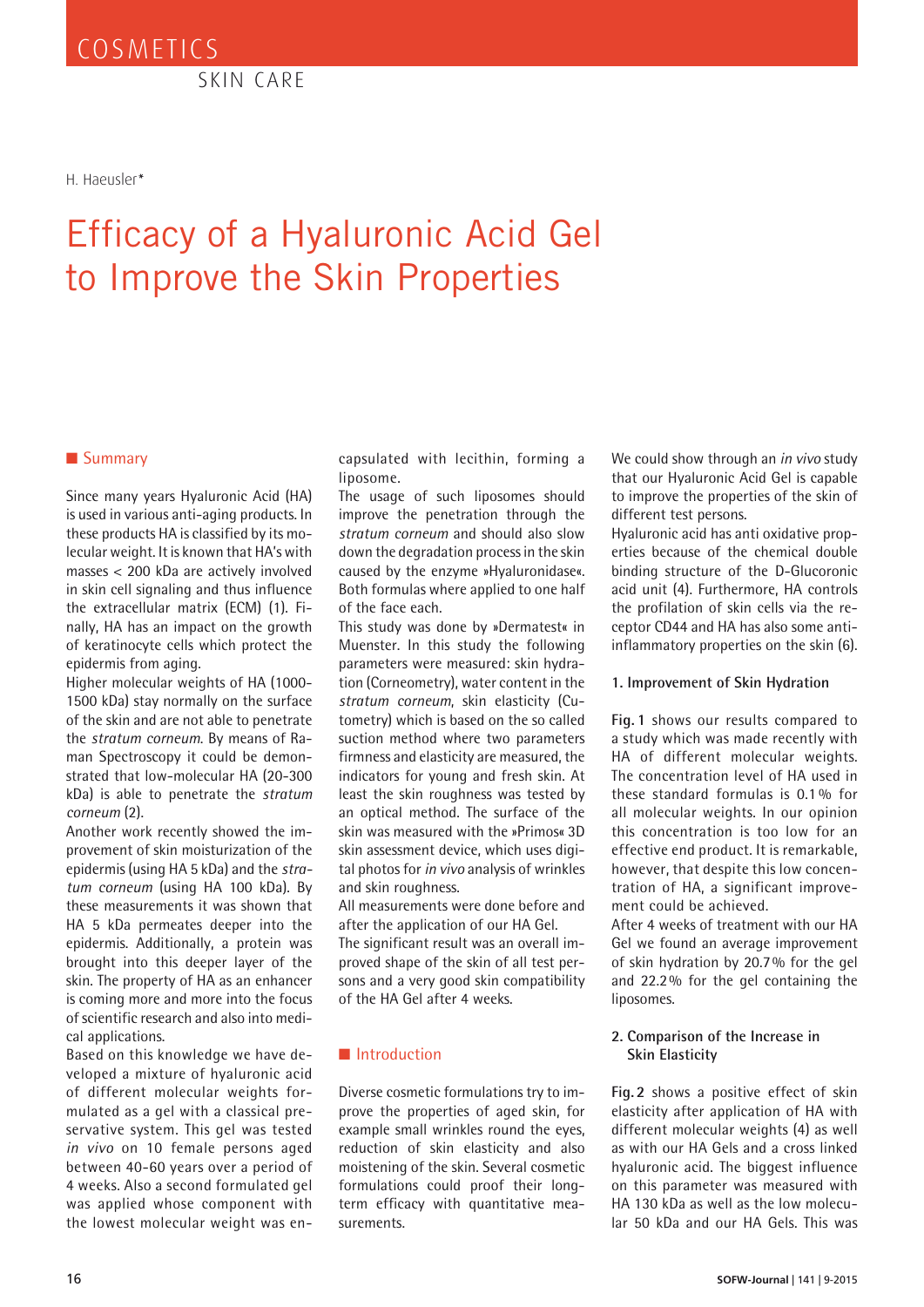## **COSMETICS**

### SKIN CARE



also expected by theoretical reflections. The elasticity of the skin in the area of epidermis and the EZM is determined by HA of lower molecular weights. HA supports the formation and binding of elastin and collagen in the connective tissue and thus supports the elasticity of the skin.

While it is difficult to explain the measurement result for HA 130 kDa, in general the positive effects of lower molecular HA on skin elasticity could be confirmed. As well the gels, the chemically modified (cross linked) HA and also HA 50 kDa are showing a significant improvement on elasticity.

The positive impact of the cross linked HA can be explained by the longer availability on the skin surface compared to normal HA and it is known that the enzymatic degradation of a cross linked HA is slower than for a »normal« HA.

### **3. Comparison of Wrinkle Depth/Skin Roughness**

Like for the elasticity property, the skin roughness is determined by the loss of water in the dermis and in the connective tissue. Depending on the age of the skin and environmental influences, the profile of the human skin can change dramatically.

Treatment of such skin with low molecular weight HA can lead to an improvement of this profile because of the good penetration skills compared to high molecular weight HA. In **Fig.3** the values for HA 300, HA 2000 kDa and cross linked HA polymer are missing because no literature values were available for this property.

However in our HA Gels the amount of low molecular weight HA is large, which explains the fantastic impact on the skin roughness. Even only the use of HA oligomer (< 10 kDa) has a good impact.

### ■ Conclusions

By using HA with different molecular weights, a good efficacy respectively the moistening of the skin could be achieved. However we recommend a usage of at least1% to 1.5% of HA. In order to improve the elasticity of the skin and the skin roughness a treatment with HA Gel is recommended. Depending on the skin nature of the test person before